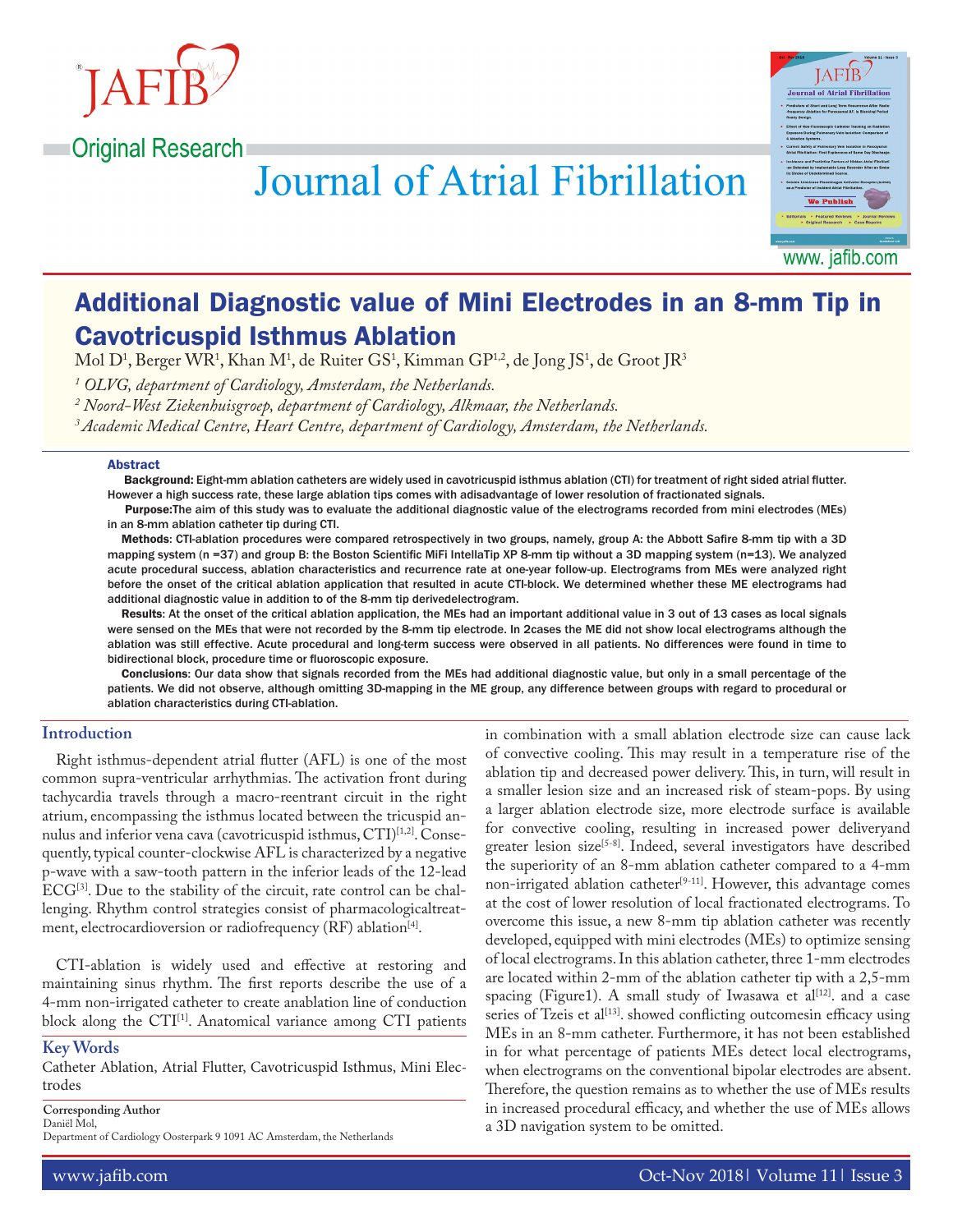# **Methods**

# Population and study design

 Fifty consecutive patients who underwent a CTI-ablation between 2013 and 2016 in the OLVG hospital in Amsterdam, the Netherlands were included in this analysis. The local ethics committee approved this retrospective study and issued a waiver for informed consent.

 We compared two groups: group A consisted of patients undergoing CTI-ablation using the Safire F 8-mm (Abbott, Abbott Park, IL, USA) ablation catheter in combination with a 3D mapping system (n = 37); group B consisted of patients undergoing CTIablation using the MiFi IntellaTip XP 8-mm (Boston Scientific, Boston, MA, USA) ablation catheter without a 3D mapping system to attain an electrogram based ablation (n = 13). Patients with a prior CTI-ablation or atrial tachycardias not dependent on the CTI were excluded. Atrial size was qualitatively assessed by transthoracic echocardiogram. Ablation was performed either by using a pointby-point or focal application of about 30 seconds before dragging forward, with a maximum application duration of 240 seconds. The RF strategy was chosen as per the operator preference. The final RF application that resulted in CTI-block was defined as the critical application. We compared the presence of interpretable intracardiac electrograms from the MEs to those intracardiac electrograms recorded from the conventional electrodes at the onset of the critical application. An interpretable cardiac recording (non-zero) was defined as a peak-peak amplitude of the bipolar electrogram>0.2mV at the steepest dv/dt for the conventional 8-mm tip and >0.1mVfor recordings retrieved from the MEs. Electrograms with lower amplitudes were supposed to represent a zero potential. In both groups we recorded procedure time, time to bidirectional block, fluoroscopic exposure, total ablation time, total number of ablation applications and the need to use a steerable sheath.

#### Procedural characteristics

 All procedures were performed with an opioid analgesic (fentanyl) and without sedation.The femoral vein was punctured for access. A duo decapolar diagnostic catheter was placed in the right atrium around the tricuspid annulus; a quadripolar diagnostic catheter was placed in the coronary sinus. Surface ECG and intracardiac recordings were acquired with a Bard EP recording system (Boston Scientific, Boston, MA, USA). Filter settings on the ablation channel were similar for both conventional 8-mm and ME recordings. We used 30-250Hz band-pass filter and a notch filter. The Ensite 3D mapping system (Abbott, Abbott Park, IL, USA) was only used in group A. RF-energy was delivered using IBI-1500T11 (Abbott, Abbott Park, IL, USA); ablation generator settings were 70W and 55 degrees Celsius. Bidirectional block was assessed with bidirectional differential pacingmanoeuvres $[14]$  and by measuring the widthof the local double potentials. Procedural success was achieved when bidirectional block was still present after a waiting period of 20 minutes after the last RF application.

# Follow-up

 Follow-up data was collectedfrom electronic patient records at one-year and by investigating all rhythm recordings performed by the referring hospitals. Recurrence was defined as registration of AFL on a 12-channel ECG, regular atrial tachycardia with a cycle length between 200-260ms in a cardiac implantable electronic device, or Holter registration. Recurrence of symptoms without documentation of arrhythmias was documented as well.

#### Statistical Analysis

 Statistical package for social science (SPSS) was used for statistical analyzes(SPSS Inc., Chicago, IL, USA). Normally distributed continuous variables are presented with a mean and a standard deviation, non-normally distributed with a median and an interquartile range, categorical variables in numbers and percentages. The parametric independent T-test and non-parametric Mann-Whitney U-test were used for statistical analysis of continuous variables, while X2 and Fisher's exact test were used to compare numbers between groups.

# **Results**

 We included 50 patients with a typical AFL (n=37 in group A vs.n=13 in group B) of whom 84% were male. Mean age was 63.3 ±8.6 years. Right atrium dilatation was present in 41.5% of the patients (n=11 vs.n=6 patients p=0.678). Counter-clockwise activation was observed in 46 patients (n=35 vs.n=11 p=0.069) whereas clockwise activation was also observed in 7 of these patients  $(n=5$  in group A and n=2 in group B). Baseline patient characteristics are summarized in [Table 1]. Twenty-one patients (56.8%) in group A and 5 patients (38.5%) in group B had a history of atrial fibrillation (p=0.265). In group A 3 patients (8.1%) used flecaïnide compared to 5 (38.5%) in group B (p=0.010). [Figure 1A] shows a graphic of the localization of MEs on the ablation catheter and [Figure 1B] shows the conventional ablation catheter.

 CTI ablation was associated with acute procedural success of 100% inboth groups. There was no difference in any of the



predefined ablation or procedural characteristics, as summarized in [Table 2]. In particular, there was no difference with respect to the total procedure duration, fluoroscopic time or time to bidirectional block. A steerable sheath was used in 2 patients in each group (p=0.275). Long-term outcomes arepresented in [Table 2].There was no recurrence of documented atrial flutter in any patient at one-year follow-up. Seventeen patients (34%) had symptoms of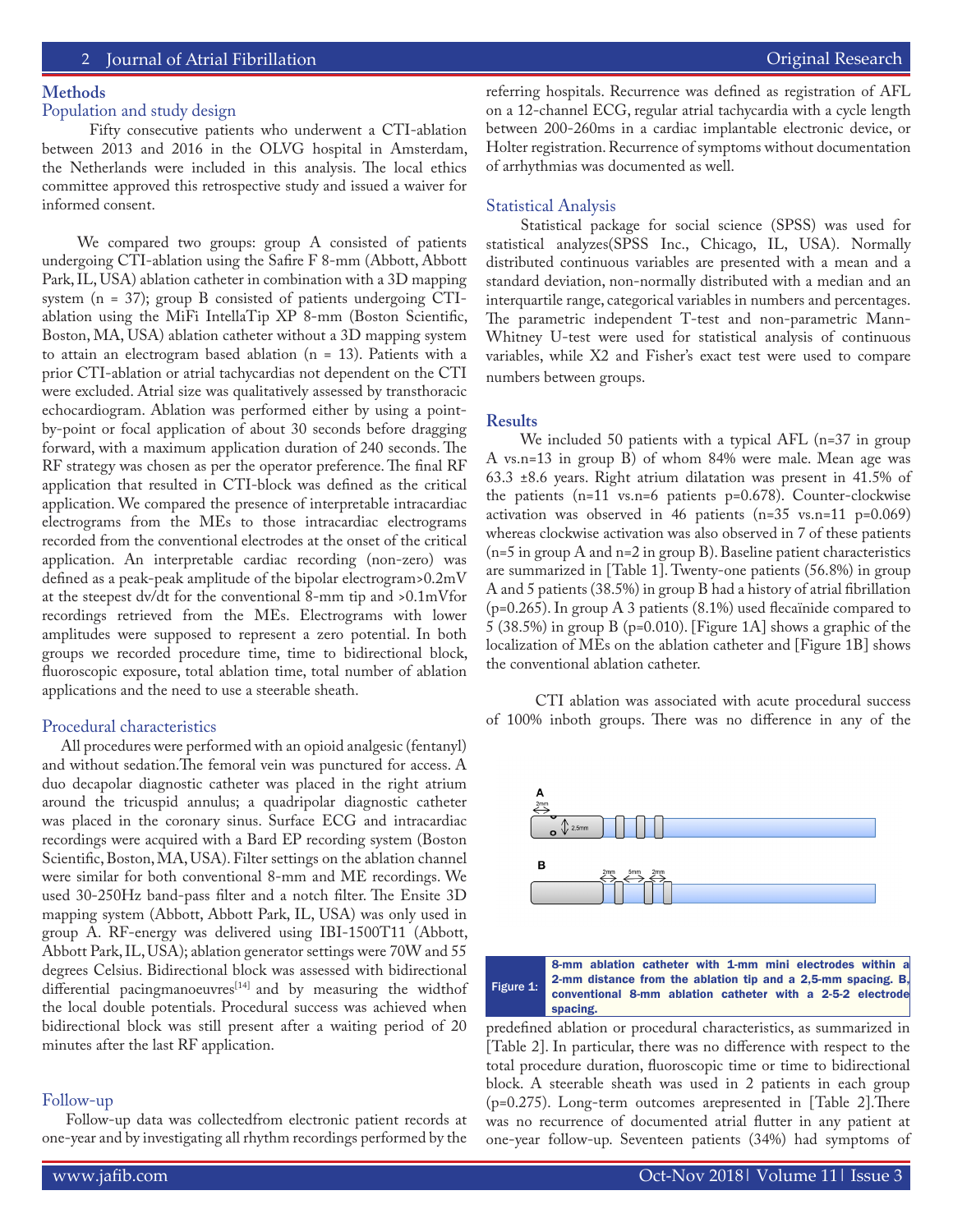# 3 Journal of Atrial Fibrillation **Community** Community Community Community Community Community Community Community

palpitations after CTI-ablation (n=13 (35%) vs.n=4 (31%)p=0.775). Whereas, 19 patients (39%) had documentation of a different atrial arrhythmia (n=14(38%) vs .n=5 (38%)p=0.968). [Figure 2] shows a typical example of local electrograms from the MEs versus those derived from the conventional electrode at the onset of the critical RF application. Interpretable local electrograms were present on the MEs, but absent on the ablation catheter in 3 out of 13 patients. Local electrograms were detectable with both modalities in 8 out of 13 patients. Finally, there were no local electrograms detectable with



Figure 2: Intra cardiac electrogram before critical ablation point measured on mini electrodes (ME 1-2,2-3,3-4) and between the 8-mm electrode and the second electrode (MAP 1-2, boxes).

| Table 1:                                 | <b>Baseline characteristics</b> |                                  |                                         |         |  |
|------------------------------------------|---------------------------------|----------------------------------|-----------------------------------------|---------|--|
| <b>Baseline characteristics</b>          |                                 | <b>Abbott Safire</b><br>$N = 37$ | <b>Boston Scientific</b><br>$MIFi N=13$ | P value |  |
| <b>Male</b>                              |                                 | 31(83.8)                         | 11(84.6)                                | 0.944   |  |
| Age                                      |                                 | $63.3 + 8$                       | 64 ±11.7                                | 0.924   |  |
| <b>Body mass index</b>                   |                                 | 25.7 [22.2-<br>30.31             | 28.4 [24.2-32.9]                        | 0.201   |  |
| <b>Structural heart disease</b>          |                                 | 20(54.1)                         | 10(76.9)                                | 0.148   |  |
| <b>Ejection fraction</b>                 |                                 | $53.7 + 12.4$                    | $51.4 \pm 10.2$                         | 0.639   |  |
| <b>Right atrium dilatation</b>           |                                 | 11(39.3)                         | 6(46.2)                                 | 0.678   |  |
| Left atrium dilatation                   |                                 | 17(60.7)                         | 7(66.7)                                 | 0.722   |  |
| <b>Counterclockwise flutter</b>          |                                 | 35 (100)                         | 11 (84.6)                               | 0.069   |  |
| <b>Clockwise flutter</b>                 |                                 | 5(14.3)                          | 2(15.4)                                 | 0.622   |  |
| Paroxysmal atrial flutter<br>$( 7 days)$ |                                 | 21(65.6)                         | 8(61.5)                                 | 0.948   |  |
| <b>Persistent atrial flutter</b>         |                                 | 11(34.4)                         | 4(33.3)                                 | 0.948   |  |
| <b>Atrial fibrillation</b>               |                                 | 21(56.8)                         | 5(38.5)                                 | 0.256   |  |
| <b>CHA2DS2 VASc</b>                      |                                 | $2(1-2)$                         | $3(0.5-3)$                              | 0.482   |  |
| <b>Congestive heart failure</b>          |                                 | 4(10.8)                          | 2(15.4)                                 | 0.497   |  |
| <b>Hypertension</b>                      |                                 | 17 (45.9)                        | 8(61.5)                                 | 0.333   |  |
| <b>Diabetes</b>                          |                                 | 8(21.6)                          | 2(15.4)                                 | 0.629   |  |
| <b>Stroke</b>                            |                                 | 2(5.4)                           | 1(7.7)                                  | 0.604   |  |
| Vascular disease                         |                                 | 8(21.6)                          | 3(23.1)                                 | 0.913   |  |
| <b>Beta blockers</b>                     |                                 | 27(73)                           | 8(61.5)                                 | 0.439   |  |
| <b>Flecainide</b>                        |                                 | 3(8.1)                           | 5(38.5)                                 | 0.010   |  |

Congestive heart failure, hypertension, age (75), diabetes, stroke, vascular disease, age (65), sex (CHA2DS2 VASc). Mean ±SD, numbers (%), median [25-75 percentiles].

the MEs in 2 out of 13 patients. Hence, an additional diagnostic advantage was demonstrated in only 3 out of 13 (23%) of the patients. Notably, there was no difference in any of the ablation characteristics

#### Table 2: Procedural characteristics and follow-up

| <b>Procedural characteristics and</b><br>follow-up | <b>Abbott Safire</b><br>$N = 37$ | <b>Boston Scientific MiFi</b><br>$N = 1.3$ | P value |
|----------------------------------------------------|----------------------------------|--------------------------------------------|---------|
| Ablation:                                          |                                  |                                            |         |
| <b>Number of RF-applications</b>                   | $6[3.5-10]$                      | $8[2.5-14]$                                | 0.838   |
| Average duration per application<br>(sec)          | $70.2 + 33.7$                    | $60.5$ $\hat{A} + 22.6$                    | 0.343   |
| Average temperature (Celsius)                      | $49.5$ $\hat{A}+1.9$             | $52.53$ $\hat{A} + 3.5$                    | 0.059   |
| Average impedance (ohm)                            | $74.5$ $Å+5.6$                   | $74.2$ $Å+6.1$                             | 0.912   |
| Average power (Watts)                              | 46.4 A+11.6                      | 45.24 Å+12.9                               | 0.365   |
| <b>Total ablation time (sec)</b>                   | 456 [263-<br>661.81              | 364 [181-821]                              | 0.550   |
| Procedure:                                         |                                  |                                            |         |
| <b>Concomitant PVI</b>                             | $\Omega$                         | 1(7.7)                                     | 0.260   |
| <b>Cross-over</b>                                  | 0(0)                             | 0(0)                                       |         |
| Steerable sheath                                   | 2(5.4)                           | 2(15.4)                                    | 0.275   |
| Time to bi-directional block (min)                 | 23 [12.5-37.5]                   | 16 [3-23]                                  | 0.217   |
| <b>Fluoroscopic time (min)</b>                     | 13 [8-17]                        | 18 [7-22]                                  | 0.631   |
| Procedure time (min)                               | 65 [53-80.5]                     | 50 [34.75-73.25]                           | 0.133   |
| Follow-up:                                         |                                  |                                            |         |
| <b>Recurrence of atrial flutter at</b><br>one-year | 0(0)                             | 0(0)                                       |         |
| <b>Recurrence of symptoms</b>                      | 13(35.1)                         | 4(30.8)                                    | 0.774   |
| Occurrence of other atrial<br>arrhythmia           | 14 (37.8)                        | 5(38.5)                                    | 0.960   |

Pulmonary veins isolation (PVI). Mean  $\hat{A} \pm SD$ , numbers (%), median [25-75 percentiles].

in these patients with detectable electrograms on the MEs and the absence of the electrograms on the conventional electrode, also not with respect to the more frequent use of flecainide in the ME group. The recording in [Figure 3A] demonstrates a case where double potentials across the ablation line were recorded on the MEs but not on the conventional catheter tip. [Figure 3B] presents an example of a site of re-conduction after multiple ablation applications. Here also, small local electrograms were only observed in the MEs (box). In these cases, we were able to identify these electrograms recorded from the MEs but not from the conventional catheter tip.

#### **Discussion**

#### Major findings

This study is the first reporting follow-up data on atrial flutter ablation using an 8-mm ablation catheter with MEs. MEs detected local electrograms more accurately than the conventional large ablation electrodes in 3 out of 13 (23%) patients. Using MEs without a 3D mapping system resulted in similar procedure time, fluoroscopic exposure and RF time to achieve bidirectional block.

# Previous studies

MEs in a conventional ablation catheter is a relatively novel catheter design and evidence supporting the efficacy of MEs in an 8-mm ablation catheter during CTI-ablation is lacking. In a small case series published by Tzeis et al., which included 6 patients,bidirectional block was achieved in allpatients, and procedural characteristics were comparable with the conventional 8-mm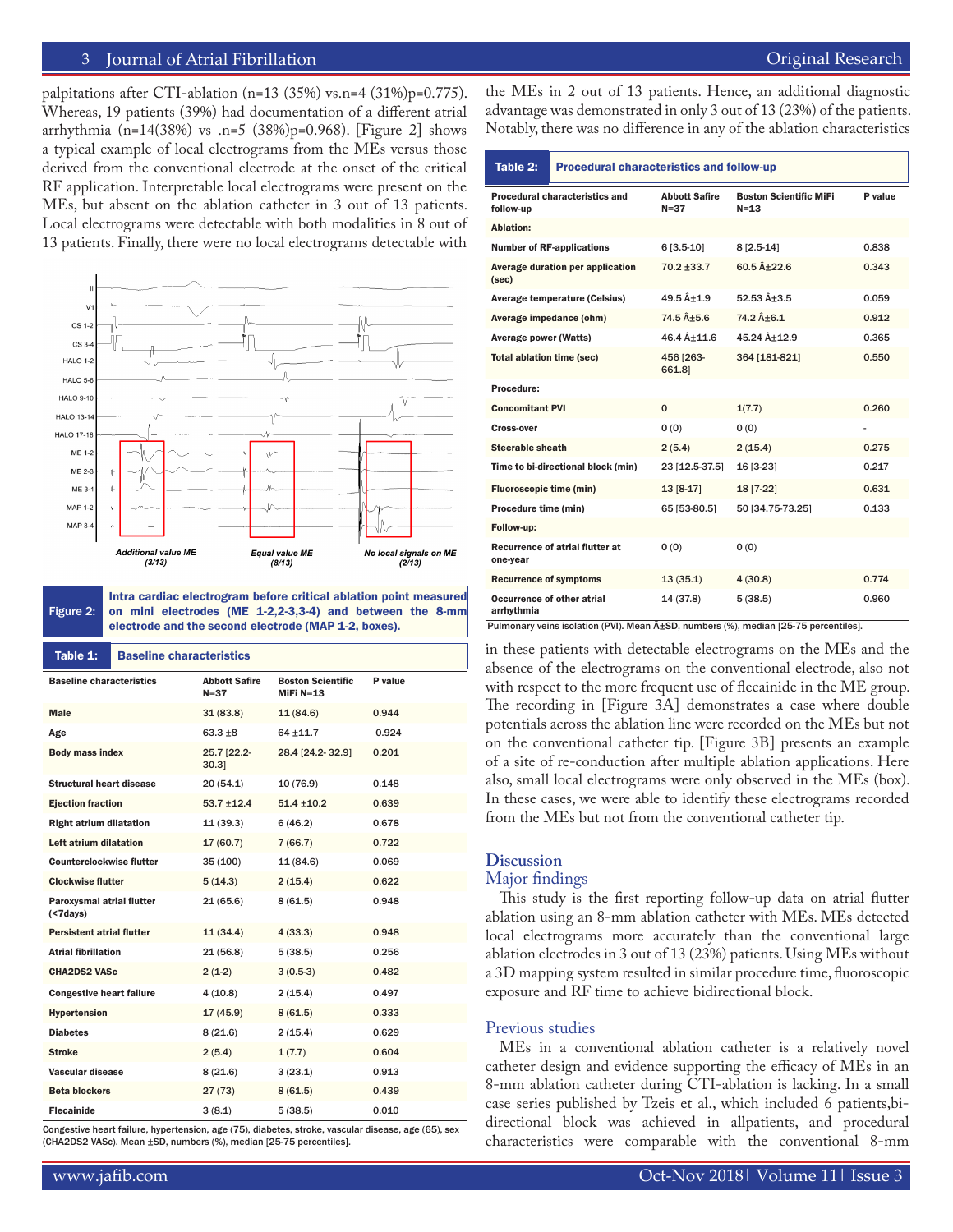# 4 Journal of Atrial Fibrillation **Community** Community Community Community Community Community Community Community

ablation catheter<sup>[13]</sup>. Iwasawa et al. performed a small prospective study in which they compared an 8-mm catheter with MEs with the conventional 8-mm and cryo ablation catheter. A high cross-overrate was observed in the MEs group (14 out of 25 patients, 56%),whereas no cross-overs occurred in the conventional group (0 out of 30). Also, there were 3(out of 30) cross-over patients (10%) in whom a cryo ablation catheter was used. The high cross-over rate was explained by a decreased power delivery during temperature-controlled ablation due to an isolated temperature sensor<sup>[12]</sup>. In our study, we observed a 100% procedural success rate in 13 patients treated with the ablation catheter with MEs. However, the additional diagnostic value of the MEs was seen in 23%, equal value in 62% and absence of ME electrograms in 15% of the patients in group B. We speculate that the lack of additional diagnostic value is partly due to the oblique positioning of the large electrode,resulting in floating MEs without tissue contact while the large ablation tip had sufficient tissue contact. Of note, one could argue that a point-by-point ablation strategy would be most appropriate when investigating MEs. However, our



Figure 3: local signals were only observed on the ME (box). Whereas, no signals were observed on the conventional electrogram (MAP 1-2, arrow). B, intra cardiac electrogram of an area of re-conduction after multiple ablation applications. Small fractionated signals were only observed on the ME (box). Whereas, no signals were observed in de conventional electrogram (MAP 1-2, arrow).

study describes the use of MEs in a real-world clinical setting rather than in a randomized trial environment. The finding of a higher temperature in the MEs group in a previous study is in contrast with our findings[12].However, there was a trend towards higher ablation temperature in our MEs group  $(49.5 \pm 1.9 \text{ vs. } 52.5 \pm 3.5 \text{ p} = .059)$ , but this did not influence the power delivery (46.4 ±11.6 vs. 45.2 ±12.9p=.365) or the ability to create bidirectional block.

### Clinical implications

In our experience, a small learning curve exists when using the MiFi Intellatip XP 8-mm ablation catheter. Reduction of ME electrogram amplitude can be misinterpreted as a marker of ablation lesion completion. Once ablation was started, ME electrograms rapidly disappeared. These findings are in concert with a previous study which described a rapid decrease of ME amplitude within 7.3 ±3.9s[15]. Meanwhile, based on maximum ME amplitude attenuation, a transmural lesion was formed after  $25.9 \pm 8.1$ s in canine atria<sup>[16]</sup>. Dragging the ablation catheter further after reduction of amplitude in the ME electrograms tended to create superficial transient lesions that needed additional ablation.

Multi-electrode diagnostic catheters with small electrode sizes and spacing are being employed for high and ultra-high resolution 3D maps of scar and dense scar, revealing areas of slow conduction<sup>[17]</sup>. Voltage maps are more accurate when 1-mm electrodes with small inter-electrode spacing are used. Due to better sensing abilities, a 64% increase in amplitude was observed. This may result in a reduction inthe total amount of dense scar in a 3D mapping system of one-third at a cut-off value of <0.05mV and even two-thirds at a cut-off value of <0.25mV. Remarkably, this difference was not found in healthy atria where the electrogram amplitude is generally high $[18]$ . Furthermore, smaller electrodes allow better annotation of fragmented electrograms during tachycardia and are associated with lower pacing thresholds during entrainment pacing<sup>[18,19]</sup>. A lower pacing output reduces the amount of saturation of the amplifier, making electrograms during entrainment pacing better interpretable<sup>[20]</sup>. Regarding the voltage cut-off values, decreasing these values will improve the visualization of channels within the scar. For these reasons it appears rational to use closely space electrodes , such as MEs, when searching for small channels of conduction. Also, the closer spacing and dimensions of the MEs allowed us to use stricter cut-off criteria for interpretable electrograms than in the conventional 8-mm tip recordings. Which value we should use to define scar is a subject of on-going discussion, and it remains unclear whether consensus voltage cut-off values are relevant to the CTI-ablation. Taken together, mapping techniques for visualization of small local electrograms are improving. Recording and localizing these specific electrograms using an 8- or 4-mm ablation catheter can be challenging, and MEs couldbe helpful in these cases. As displayed in two examples in Figures 3, electrograms may be present on MEs while not discernible on the conventional catheter tip, and can indeed be helpful in the assessment of the width of double potentials and the detection of reconnection. Indeed, also other manufacturers are now introducing similar technology to better identify small or fractionated local electrograms<sup>[21]</sup>.

#### Study limitations

 This study is a single-centre retrospective study with a small sample size. The study is under powered for outcome analysis, mainly because an optimal success rate was achieved in both arms. Either point-bypoint ablation or dragging with intermittent focal ablation was used depending on the preference of the operator and not systematically applied. Indeed, point-by-point ablation should have preference when searching for conduction gaps. However, our study describes the use of ME technology in a real-world clinical setting, and the proportion detectable and non-detectable MEs should be interpreted in that setting. Follow-up data was collected retrospectively, but all available rhythm recordings from referring hospitals were included in the analysis. However, despite these limitations, we were able to assess the absence of increased procedural or long-term efficacy of the CTI-ablation procedure.

# **Conclusion**

 In conclusion, the data show that MEs have added value to detect local electrograms in a fraction of patients. Our data did not show